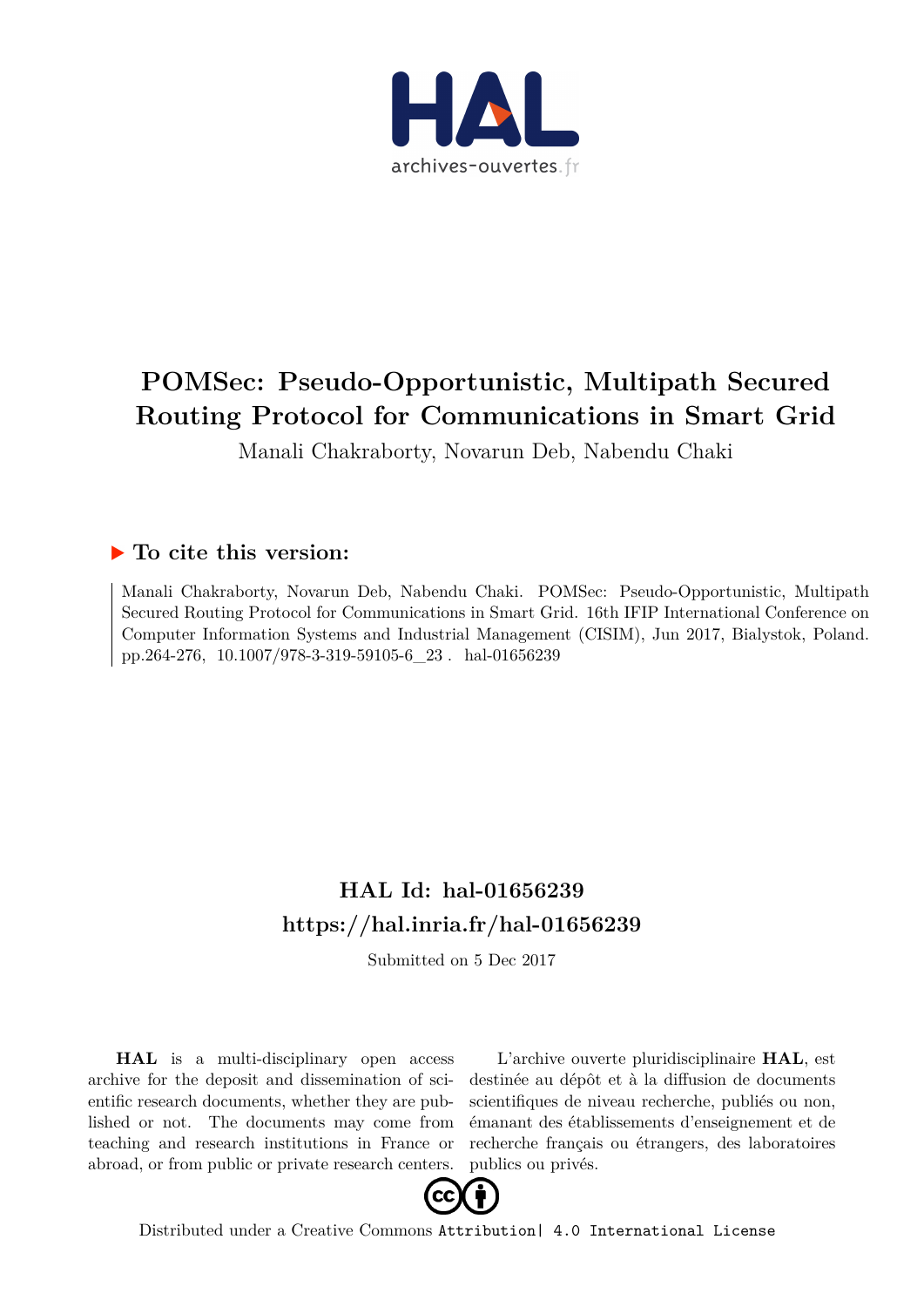# POMSec: Pseudo-Opportunistic, Multipath Secured Routing Protocol for Communications in Smart Grid

Manali Chakraborty, Novarun Deb, and Nabendu Chaki

University of Calcutta, India

Abstract. Traffic engineering governs the operational performance of a network and its optimization. Splitting the network traffic using multipath routing is one of the standard techniques of traffic engineering. Multipath routing maximizes network resource utilization and throughput by giving nodes a choice of next hops for the same destination along with minimizing the delay. On the other hand, Opportunistic routing minimizes operational cost and the burden of redundant route maintenance by using a constrained redundancy in route selection. POMSec: Pseudo Opportunistic, Multipath Secure routing is one such algorithm that combines the advantages of both the routing methods and additionally implements an underlying trust model to secure the communication in Smart Grid.

Keywords: Opportunistic Routing, Multipath Routing, Wireless sensor network, Security, Energy efficiency, Smart Grid

# 1 Introduction

Wireless sensor networks are burdened with the task of transferring data from one node to another via wireless links and multiple hops, considering all the adversaries in the network. Each of the factors like unpredictable environmental behavior, dynamic network topologies, unreliable nature of communication or a combination of these may further contribute to failure of network services. Due to its dynamic nature, WSN is suitable for various types of applications [18]. However, security is one of the most important aspect of every application with different QoS requirements, such as, throughput, energy efficiency, delay, etc. Security of any application is generally determined by its attributes [21]. However, security solutions for sensor networks are different from ordinary networks having infrastructure. Besides, every appliction domain has its own unique characteristics and QoS parameters. Thus, it requires a secure and reliable routing protcol which will comply with application specific QoS parameters as well [5].

In traditional routing the route between a pair of nodes is always static and data packets are tramsmitted through intermediate nodes over that pre determined route. Whereas, multipath routing adds desired level of redundancy to overcome link failures utilizing alternative routes [7]. Besides, in multipath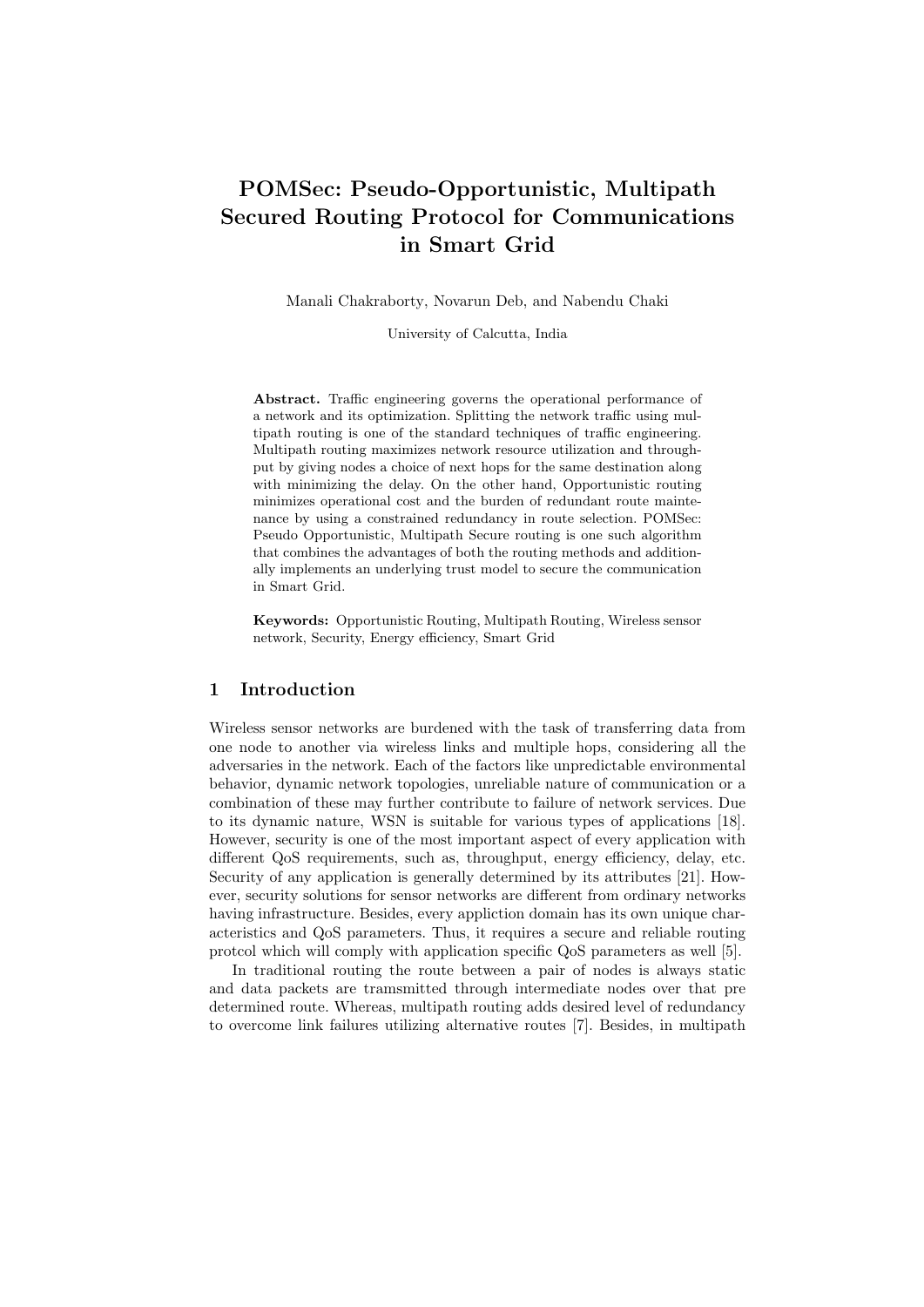routing environment, link failures do not always result in the initiation of route discovery. This is because the network is  $k$  - fault tolerant, for small values of  $k$  and hence link failures do not bring network services to a halt  $[6]$ . Besides, multipath routing provides better load balancing and bandwidth aggregation [8].

There exist several works, [11] to [15] which propose to utilize multiple routes in order to provide stability and reliability in the network. However, in spite of all these benefits, multipath routing has several disadvantages: 1) Using multiple routes can increase significant energy cost, which is one of the most important QoS metric in WSNs; 2) Multiple route discovery and maintenance at every hop induces the operatinal cost of the network; and 3) Besides, multiple routes can introduce channel contentions and interference in the network, which result in the increment of delivery delay as well as cause transmission failures [12].

Opportunistic routing (OR)[17], or anypath routing, is another routing protocol which takes advantage of the broadcasting ability of nodes in wireless medium. It does not use multiple routes, but selects best possible relay nodes among a set of candidate nodes to improve reliability, efficiency and fault tolerance. In OR, first, a source node broadcasts a packet among its neighbors. Then these candidate nodes select a best relay node among itself using some coordination algorithm and forward the data packet through that node. The same process continues until the transmission is successful, i.e., the specified packet reaches its destination.

We have considered Smart Grid as an application domain of our proposed routing protocol. Now, due to specific demands of Smart Grid, the associated communication system should have these following characteristics [19], [20]:

- It should consider different type of traffic patterns in the network, e.g., unicast, multicast and broadcast.
- It need to be scalable and flexible to incorporate new renewable sources and distributed energy resources in the netwrok.
- Due to the large and evolving architecture of smart Grid, distributed or cluster based networks will be more suitable for it.
- The communication system should monitor the network devices and perform fault detection, isolation, and recovery.
- Every device should get uniquely identified and addressed.
- It should support different QoS parameters for a variety of applications and functions which have different latency and loss requirements, different bandwidth, different security requirements, different real time and non reat time data constraints etc.
- Besides, the communication system should be interoperable, dynamic, cost effective, open to active standards and public interfaces, backward compatible and most importantly secure to all the vulnerabilities from inside and outside of the network.

Now, multipath routing and OR, both have their advantages and disadvantages. Multipath routing provides better reliability and fault tolerance, whereas OR improves network performances and also supports different traffic patterns.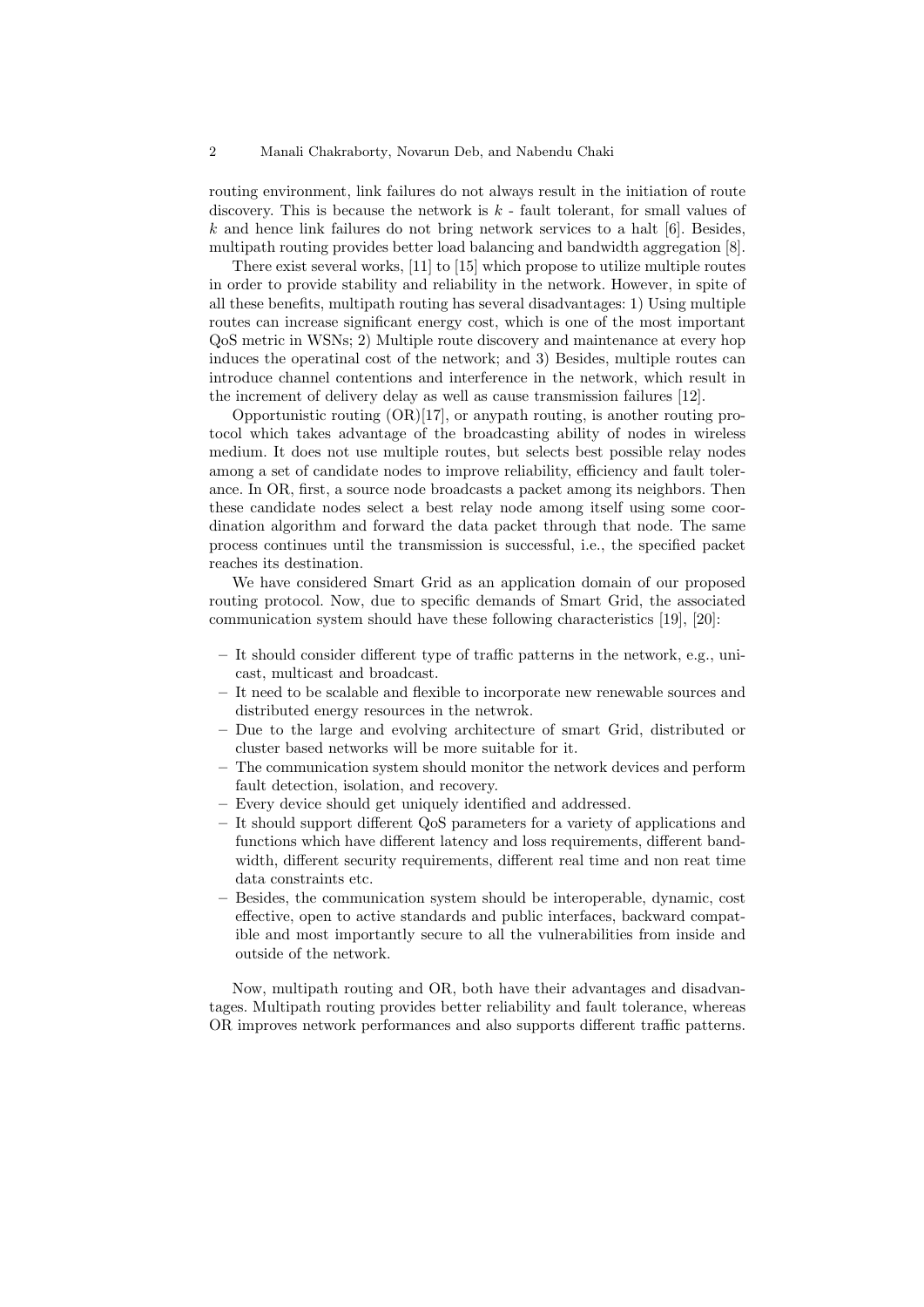However, multipath routing suffers from operational overhead of discovering and maintaining routes in every hop, which inturn increase the contention in the network. OR also suffers from duplicate reception problem at the destination and single path breakdown problem. Thus, it will be more effective to integrate the positive sides of both these paradigms in a single routing protocol.

The proposed work is a secure and pseudo opportunistic, multipath routing scheme that offers efficient load balancing. Like traditional OR methods, our protocol dynamically selects a set of forwarding nodes for packet transmission. However, the number of routes for packet transmission is not static, and the number of routes varies with the status of each intermediate node, at every hop along the path. The degree of routes at each hop depends heavily on the trust worthiness of neighbouring nodes. As an example, it may act like single-path routing, if the nodes are trustworthy and the communication is reliable and meets network requirements. Otherwise, the number of paths increased. The selection process is run-time and dynamic.

The idea of using selective multipath routing is first proposed in ETSeM [1]. In ETSeM each node is equipped to choose a set of forwarding nodes among its neighbours to transmit data. Route selection depends on the energy of nodes and number of paths set up through the nodes. However, the proposed routing protocol in [1] has not been associated with any security measures to detect threats and this inspires us to propose a new secure routing algorithm where an additional trust model [3] is combined with routing mechanism. In the proposed work, every node evaluate the trust value of its next hop neighbour and the routes are selected based on these trust values. The proposed protocol offers the flexibility that it may use multiple paths with high degree of multiplicity when the intermediate destinations are not that trusted. On the contrary, the protocol save resources, and checks congestion by choosing a single path or lesser number of alternate paths for the next hop according to the health value of its neighbour nodes. Because of these characteristics, our proposed algorithm has been referred as Pseudo Opportunistic, Multipath Secure (POMSec) routing protocol. We have simulated our protocol using QualNet 5.2 and also compares the results with [1] and another trust model proposed in [2].

The organization of this paper is described as follows: section 2 gives the state of the art review on related works and section 3 describes the proposed process in brief. The simulation results are presented in section 4. Finally section 5 concludes the paper.

# 2 State-of-the-Art Review

In this section, we discuss some of the significant works on multi-path as well as opportunistic routing for wireless networks. Besides, section 2.3 discusses some of the existing trust models.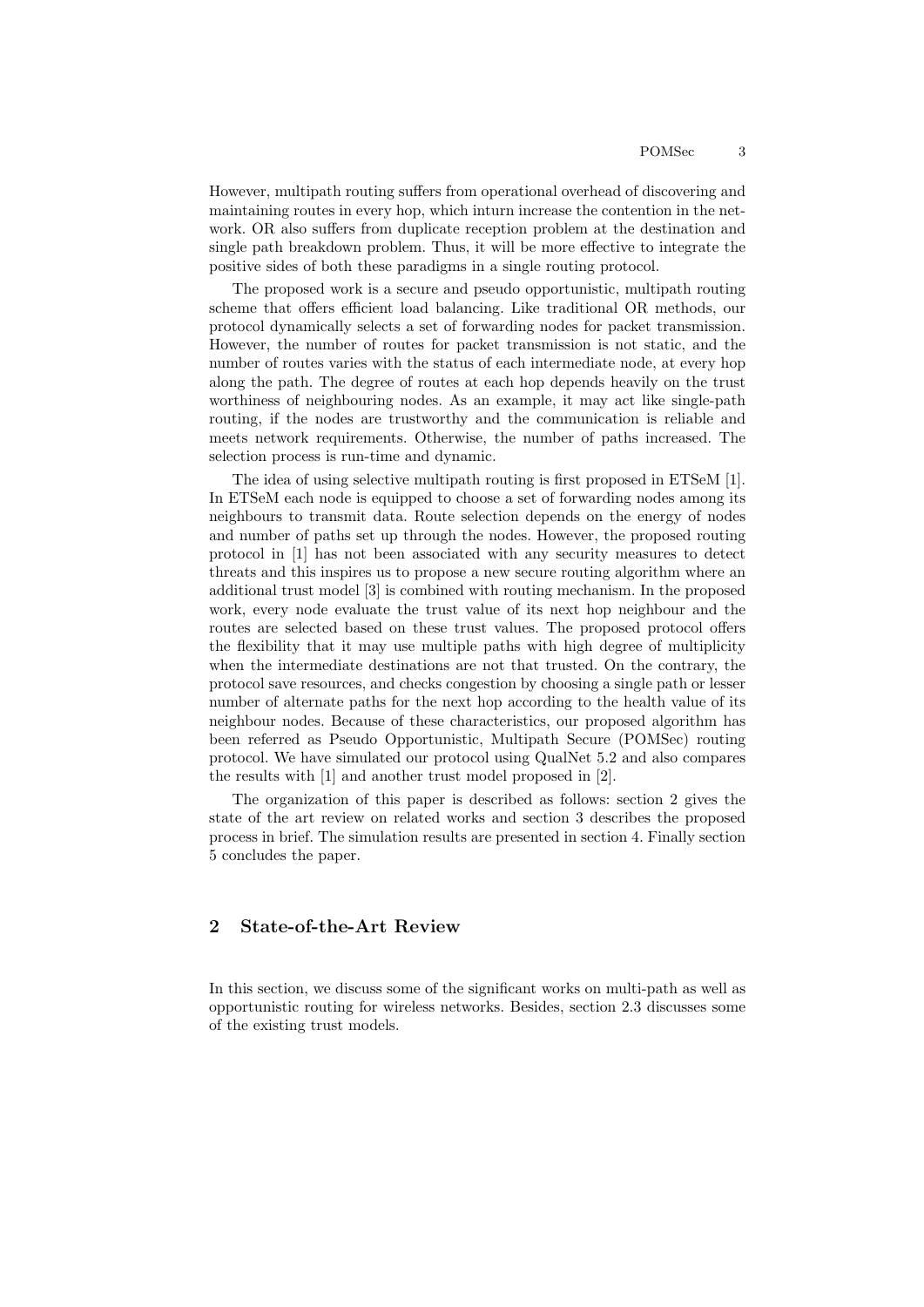4 Manali Chakraborty, Novarun Deb, and Nabendu Chaki

### 2.1 Multi-path routing protocols

Effectiveness of multipath routing protocols primarily rely on two aspects: route discovery and route selection process [4]. The multipath routing algorithm proposed in [9], has two different protocols: one for searching different multiple and node disjoint paths and another is for allocating the traffic optimally through those disjoint paths. Authors claimed that the algorithm works distributively and optimally balances the load in the network. In [12], each node first built a set of partially disjoint paths to destination among its neighbours.

REER [13] considers remaining energy level and available buffer size of a node, and Signal-to-Noise ratio to determine next hop forwarding node in the route. This alogorithm has two methods of traffic allocation. First method selects a group of candidate nodes between every hop, and then the best route is chosen for data transmission. The second method breaks the transmitted message into several equal sized segments and then adds a XOR baed error correction code with them and transmits them through different paths. Thus guarantees the arrival of the packet to the destination without any delay.

RELAX [14] effectively utilizes the relaxation technique of batteries to improve network lifetime. It also uses some metrics like remaining energy, Signalto-Noise ratio, and other variables to predict the best next hop node. RELAX splits the transmitted message into several equal sized segments, and then add XOR based FEC with them and transmit them through different paths. Thus, the protocol does not require flooding when there is a link failure and hence the lifetime of the network is increased.

SEEMPr [15], tries to balance both the reliability and lifetime of a network, by providing the concept of criticality factor. The criticality factor determines the urgency of delivering a data packet. All packets do not have the same urgency. Thus, high priority packets follow optimal path, while other packets are sent through sub-optimal routes. Thus the energy consumption is distributed over the network.

The review above reflects that there already exist a good number of papers on multipath routing protocols. However, the trust worthiness of participating nodes is often not considered by the above protocols. In [6], a secret-sharing algorithm has been used to secure the network. However, the degree of multiple path selection on a hop to hop basis depending on the trust-value of the next hop destination has not really been considered in the existing approaches.

#### 2.2 Opportunistic routing protocols

Several works have been proposed in the field of OR. [18] presents a survey of existing OR protocols in wireless network. Although OR is gaining a lot of attention due to its improved performance over other routing protocols in wireless environment, there is not much work present in Smart Grid area.

PLC-OR [22] is a power line communication based opportunistic routing in Smart Grid. Authors in this paper, uses static topological information of nodes to construct a routing table. It always selects a single path to the destination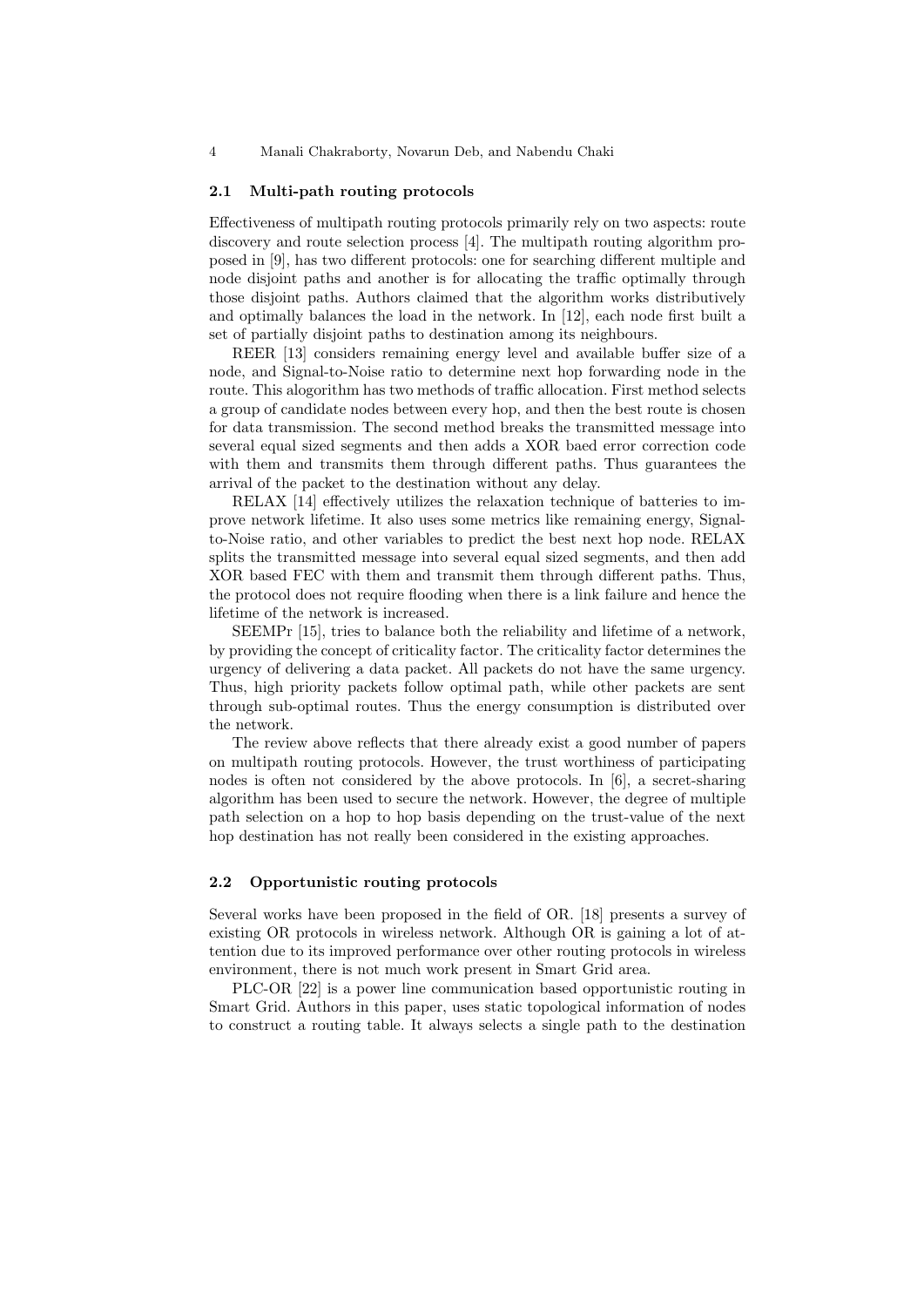to avoid duplicate packet reception problem at the final destination. They used Dijkstra's algorithm for shortest path selection at each hop. Authors claim to reduce the transmission cost by using a static PLC-AN.

Authors of [23] proposed another OR for Smart Grid. However, this algorithm differs from the previous one in terms of its ability to handle varying topology in a network. They also introduced a new parameter depending on the transmission time for existing routes to calculate the best forwarding node among a set of forward nodes. The estimation method of transmission time is based on the outage probability of the PLC channel. Using simulation and theoritical methods, authors claimed to prove that the throughput of the network can be maximized if remaining transmission time is used to select and identify the forwarding nodes.

Analysing the existing works on opportunistic routing protocol reflects that it performs better in a static network, otherwise the operational cost exceeds the performance gain of the network. Thus, the tradeoff between progressing gain and processing delay and cost will be one of the main important concern for OR. OR does not come with any inherent security model. Thus, providing a secure transmission will be another important aspect while implementing OR in Smart Grid. Furthermore, duplicate packet delivery is another problem for OR. It generally causes due to broadcasting nature of wireless media and the use of isometric antennas. Authors of [22] claim to solve this problem by not allowing multipath routing, which restricted the selection of forwarding nodes within same transmission domain for a particular sender node. However, this inturn defeats the main purpose of OR, which exploits the broadcasting nature of wireless networks.

#### 2.3 Trust models

Authors in [2] proposed an honesty based intrusion detection system for MANETs. In HIDS, each node is tagged with an unique identifier and an honesty metric. This honesty metric of each node gets updated periodically based on the packet forwarding information provided by one-hop neighbours.

TIDS [3] is a another intrusion detection system for Wireless Ad-Hoc Networks that uses the trust evolution process to mitigate threats. Each node in the network is assigned a predetermined and fixed trust value. As the node spends time within the network, its trust value gets updated. Trust value of nodes get updated based on direct references and indirect recommenmdations. Trust values of one - hop neighbours are evaluated as part of two different processes.

In [10], another trust based model is proposed. The trust value of each node is calculated as a function of three different QoS parameters. A peer node will get rewarded every time it behaves properlly with its neighbours. Thus the trustworthiness of each node depends on how it interacts and wheather its neighbours are satisfied with its quality of service.

After reviewing several routing protocols and trust models we can conclude that neither multipath routing nor OR is perfectly tailor made for Smart Grid. In order to maximize the performance of Smart Grid, a combination of both the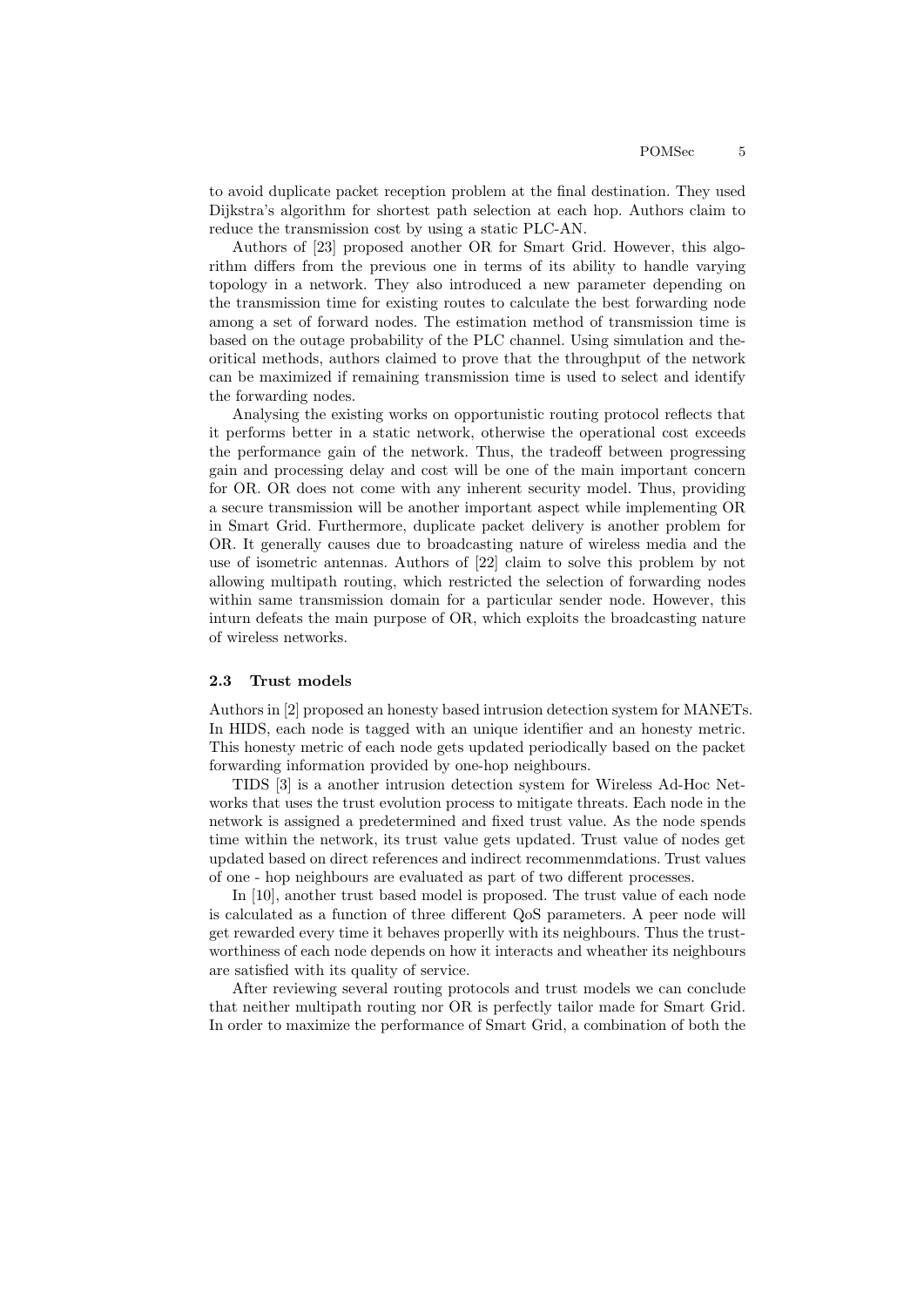paradigms is necessary. Besides, there rarely exist some works, where trust models have been used in route discovery. This inspires us to propose an intelligent, selective and secure routing protocol which can use the perks of both opportunistic and multipath routing protocols with additional security mechanisms.

# 3 Description of the Process

This section briefly describes our proposed protocol for secure communication in Smart grid. Route selection in POMSec is dependent on energy depletion rate of the nodes, existing paths through the nodes and the trustworthiness of the nodes and their neighbours.

These following set of principles govern the proper execution of the proposed algorithm::

- Every node maintains two arrays Health and Trust, of all its neighbour nodes.
- Every node has to store two variables Remaining Energy and Path.
- Packet Receive  $(PR)$  and Packet Send  $(PS)$  counters are stored in nodes, along with the addresses of the nodes from which it receive the packets and to which it forward those packets. After a certain time frame (decided by the system operator), these counter values are sent to the node's one-hop neighbours.
- The health of each node N depends on trust-worthiness of the nodes, the remaining energy of it and on the number of paths through N.

#### 3.1 The Trust Model

In order to secure our protocol we evaluated the trust of each node. The evaluation process is done by a node for its one hop neighbours and vice versa. The trust model has two main underlying concepts: Direct Valuation and Indirect Reference [3].

Direct Valuation refers to the trust value evaluated by a node. It is calculated using two different parameters: Risk and Reputation.Risk measures a node's behavior in recent past and Reputation assess a node's long term behavior. These two parameters helps to achieve an optimality by balancing the most recent behavior of a node in contrast to its long term behavior. On the other hand, Indirect Reference are considered from those entire one-hop neighbors that are common to both the evaluator node and the target node.

At time t, an evaluator node calculates the Risk and Reputation of its neighbour node i as,

$$
Risk = \sum_{t} |PR_i - PS_i| \tag{1}
$$

$$
Reputation = \sum_{t}^{t-n} |PR_i - PS_i|
$$
\n(2)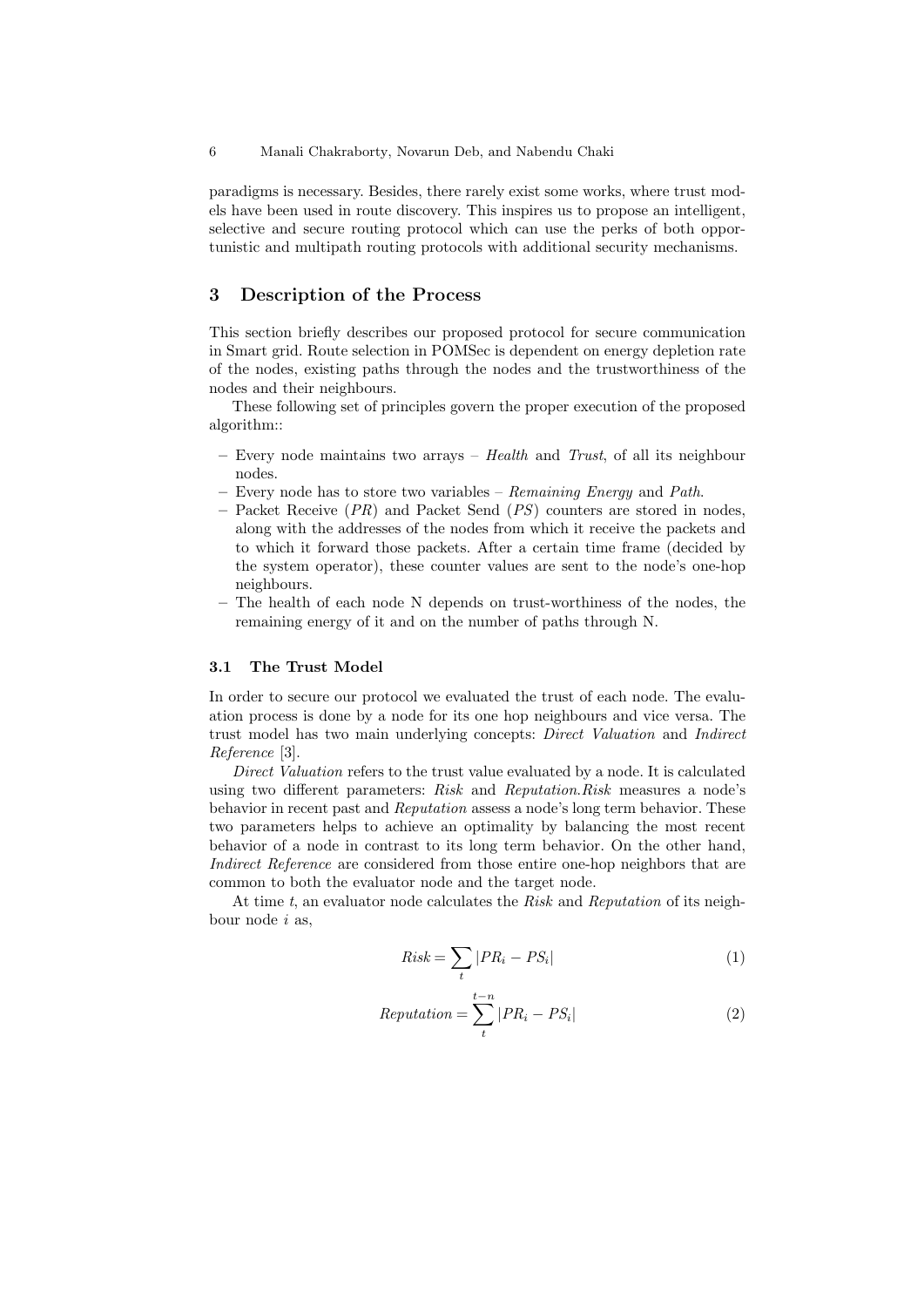The Indirect Reference for m number of common neighbour Nodes (ND) between evaluator and target node, can be evaluated as,

$$
Indirect Reference = \sum_{ND=1}^{m} \sum_{t}^{t-n} |PR_i - PS_i| \tag{3}
$$

The reward for a node for the last time slice, is calculated using these three metrics as follows [3]:

"
$$
"Reward = (\alpha * Risk) + (\beta * Reputation) + (\gamma * Indirect Reference)"
$$
 (4)

The above formula generates reward points for each nodes by assigning weights to  $\alpha$ ,  $\beta$  and  $\gamma$ . Also, these coefficients are normalized so that  $\alpha + \beta + \gamma$  $= 1.$  Now, we can calculate the trust value as:

$$
"Trust(t) = Trust(t - 1) + Reward" \tag{5}
$$

If the value for the variable Trust of a node, crosses the threshold value, then it considered as an attacker. The trust value of a node may vary according to equation (5).

#### 3.2 Proposed algorithm

An outline of our proposed algorithm using the above mentioned trust model is given in figure 1. The value of the metric  $PATH$  is increased by one, whenever a node receives a ROUTE\_REPLY packet . A source node can transmits data using the path that's derived this way. The load to the destination node is distributed proportionally through the routes according to the health of each node.

Figure 2(a) illustrates the route selection proces of the ETSeM algorithm given in [1]. The significance of the algorithm after incorporating the trust model along the route selection process is depicted in figure  $2(b)$ . Figures  $2(a)$  and  $2(b)$ has the same set of nodes. The black node in figure 2(b) is detected as malicious in spite of its health more than or equal to 90%. This is because the trust value of the node is less than the threshold. POMSec can avoid all such malicious nodes in the route selection process with the help of the underlying trust model.

#### 4 Experiments and Results

#### 4.1 Simulation Settings

We have compared and analyzed the performance of POMSec with two different algorithms. First, another trust model, proposed in [2] is used with the ETSeM algorithm. Let's refer this change in the rest of this paper as H-ETSeM. Thereafter, extensive simulations of POMSec, ETSeM [1] and H-ETSeM have been successfully performed in QualNet and the results have been plotted as graphs and discussed accordingly. The simulation scenario and settings are described in Table 1 below: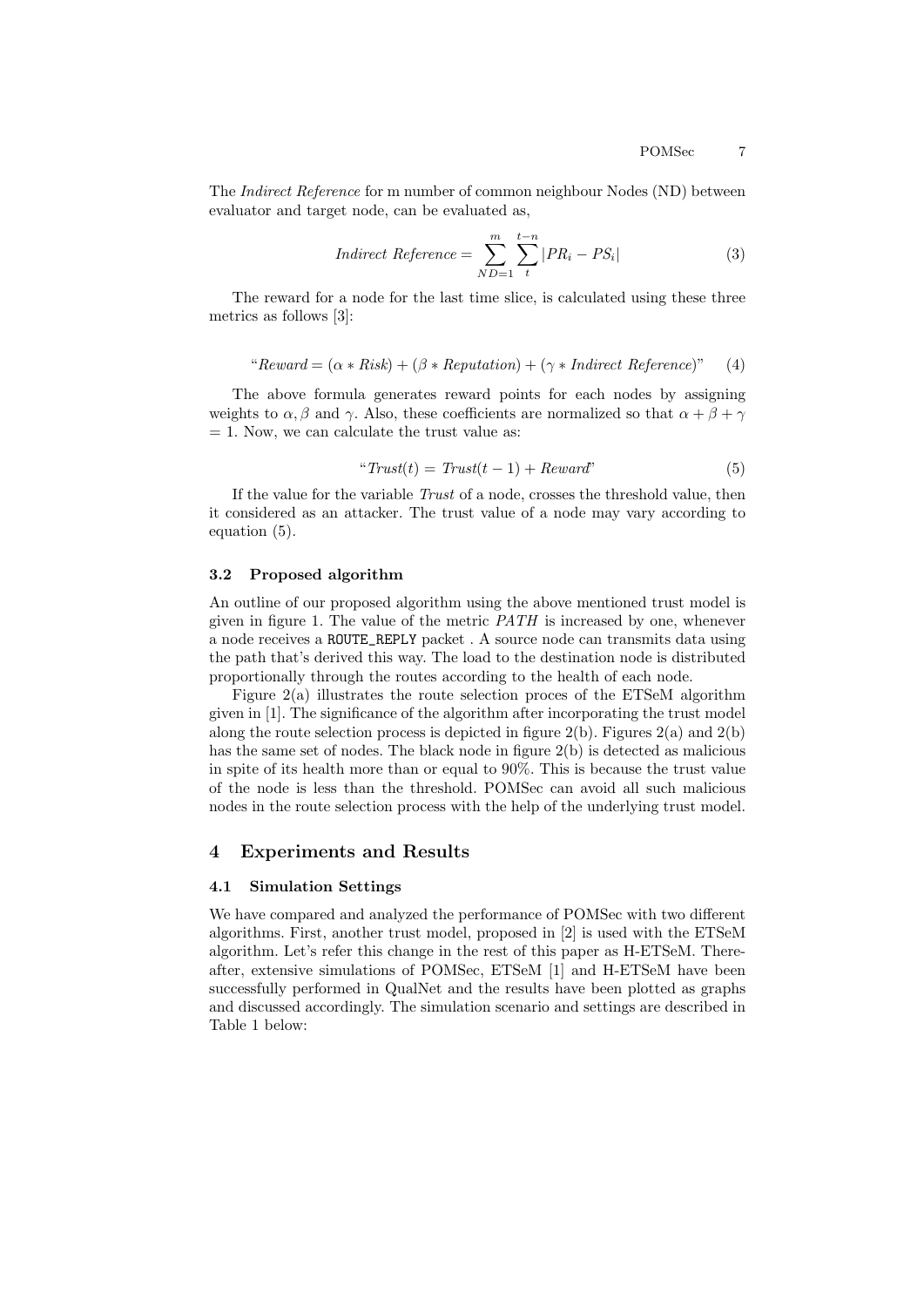| 1. For EVERY node Broadcasts a HELLO message.                                                                                                                                                                                                                                                                         |  |
|-----------------------------------------------------------------------------------------------------------------------------------------------------------------------------------------------------------------------------------------------------------------------------------------------------------------------|--|
| 2. If a node receives a HELLO message, it replies with a REPLY HELLO message<br>containing four variables - PR, PS, REMAINING ENERGY and PATH.                                                                                                                                                                        |  |
| 3. If a node receives a REPLY HELLO message -<br>(a) Extracts the value of the Variables - PR, PS, REMAINING ENERGY and<br>PATH, and calculate the HEALTH, for each of its Neighbour nodes.<br>(b) Every node stores the address of each neighbour node with the value of their<br>corresponding HEALTH, in an array. |  |
| 4. If a node is a SOURCE node OR receives a ROUTE REQUEST message, Checks its<br>array for the HEALTHIEST node in its Neighbour.                                                                                                                                                                                      |  |
| If the value of the HEALTHIEST node is $> 90\%$<br>Send a ROUTE REQUEST message to the HEALTHIEST node.                                                                                                                                                                                                               |  |
| Else if the value of the HEALTHIEST node is $> 75\%$<br>Send a ROUTE REQUEST message to the HEALTHIEST and second<br>HEALTHIEST node.                                                                                                                                                                                 |  |
| Else if the value of the HEALTHIEST node is $> 60\%$<br>Send a ROUTE REQUEST message to the HEALTHIEST, second HEALTHIEST<br>and third HEALTHIEST node.                                                                                                                                                               |  |
| Else if the value of the HEALTHIEST node is > 45%<br>a ROUTE REQUEST message to the HEALTHIEST,<br>Send<br>second<br>HEALTHIEST, third HEALTHIEST and fourth HEALTHIEST node.                                                                                                                                         |  |
| Else<br>Flood the ROUTE REQUEST message.                                                                                                                                                                                                                                                                              |  |
| 5. If a node receives a ROUTE REQUEST message it will RELAY the ROUTE REQUEST<br>message as in STEP 4.                                                                                                                                                                                                                |  |
| 6. If a node is a DESTINATION node OR receives a ROUTE REPLY message, it will<br>initiate a ROUTE REPLY message to the nodes, from which it gets the ROUTE<br>REQUEST message.                                                                                                                                        |  |

Fig. 1. Working principle of POMSec.

## 4.2 Simulation Results

A quantitative analysis of POMSec and detailed comparison with ETSeM and H-ETSeM are presented in this section. The node density for each experiment varies between 10 nodes to 50 nodes and the mobility is set at 30mps. We have used Constant Bit-Rate (CBR) traffic with 100 second runtime and 100 packets to transmit. A single CBR transmission is implemented for every 10 nodes, i.e., for fourty nodes there will be four different CBR traffics in the experiment. Data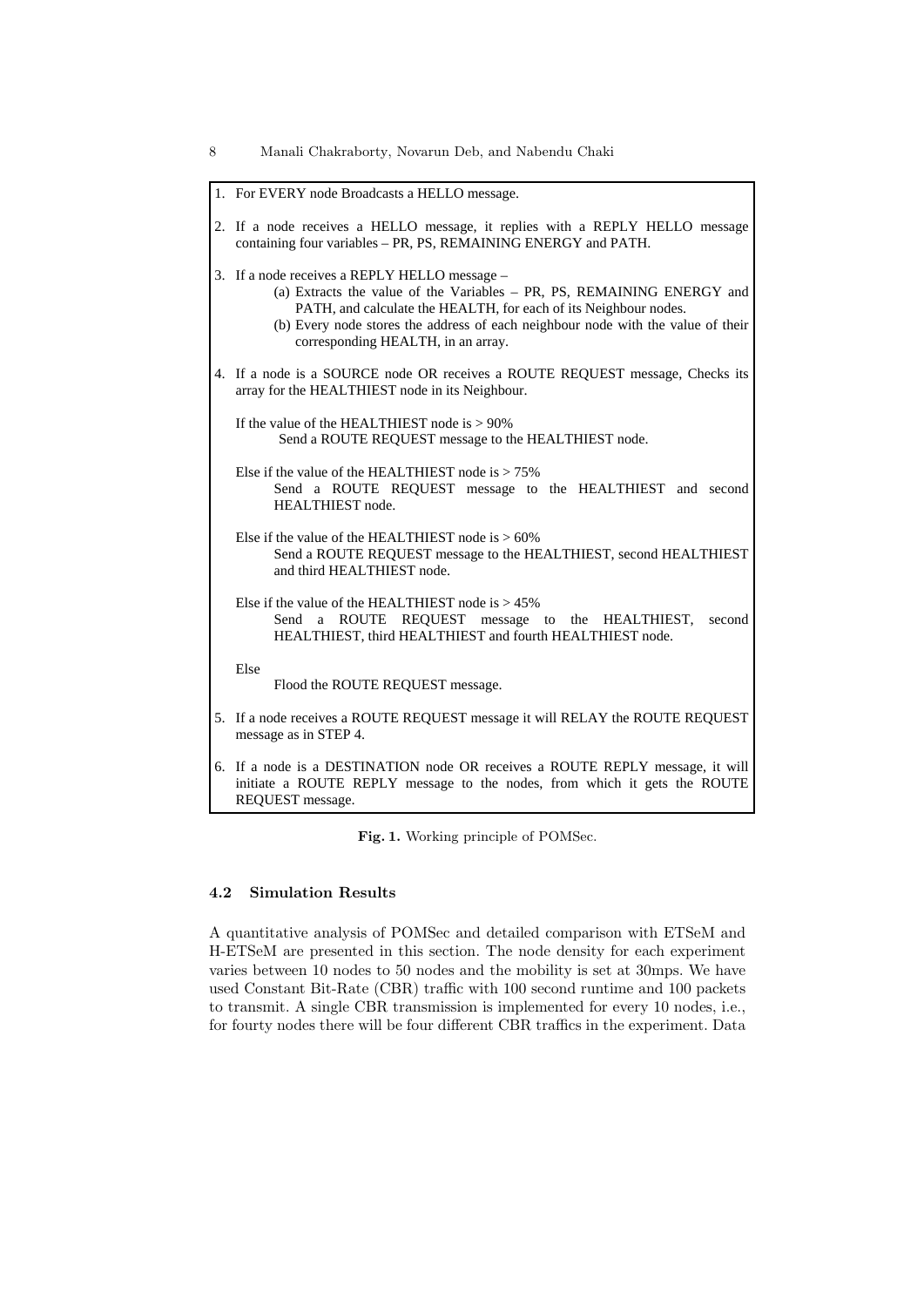

Fig. 2. Data communication between Source and Destination using ETSeM and POM-Sec.

Table 1. Parameter Settings for Simulation Environment

| Parameter                                | Value                               |
|------------------------------------------|-------------------------------------|
| Experimental area                        | $1500 * 1500 m^2$                   |
| Running time for each simulation 100 sec |                                     |
| Mac Layer protocol                       | DCF of IEEE 802.11b standard        |
| Traffic Model                            | CBR.                                |
| Number of CBR traffics                   | $10\%$ of the total number of nodes |
| Mobility                                 | Random Waypoint                     |
| Initial Energy level for each node 5000  |                                     |

has been collected for every variation in node density and then averaged for final results. These results are then plotted on graphs.

Packet Delivery Ratio The first simulation checks the Packet Delivery Ratio (PDR) of POMSec and also compares it with others. PDR is an important parameter in routing and quite standard too. PDR represents the ratio of successfully receiving packets at destination over the packets sent by the sender through CBR traffic. Figure 3(a) shows the PDR for original ETSeM, H-ETSeM and POMSec. POMSec demonstrates more stable and higher PDR than the other two algorithms, inspite of having a trust based evaluation method in route selection.

Throughput Throughput is a measurement of how much data passed through a network in unit amount of time. In this simulation we measured it in Kilobits/sec by observing CBR Server stats. The results in figure 3(b) shows that the throughput for POMSec is better comparing to the other two algorithms. POM-Sec obviously looks promising in terms of efficient path selection and decisionmaking and better throughput values.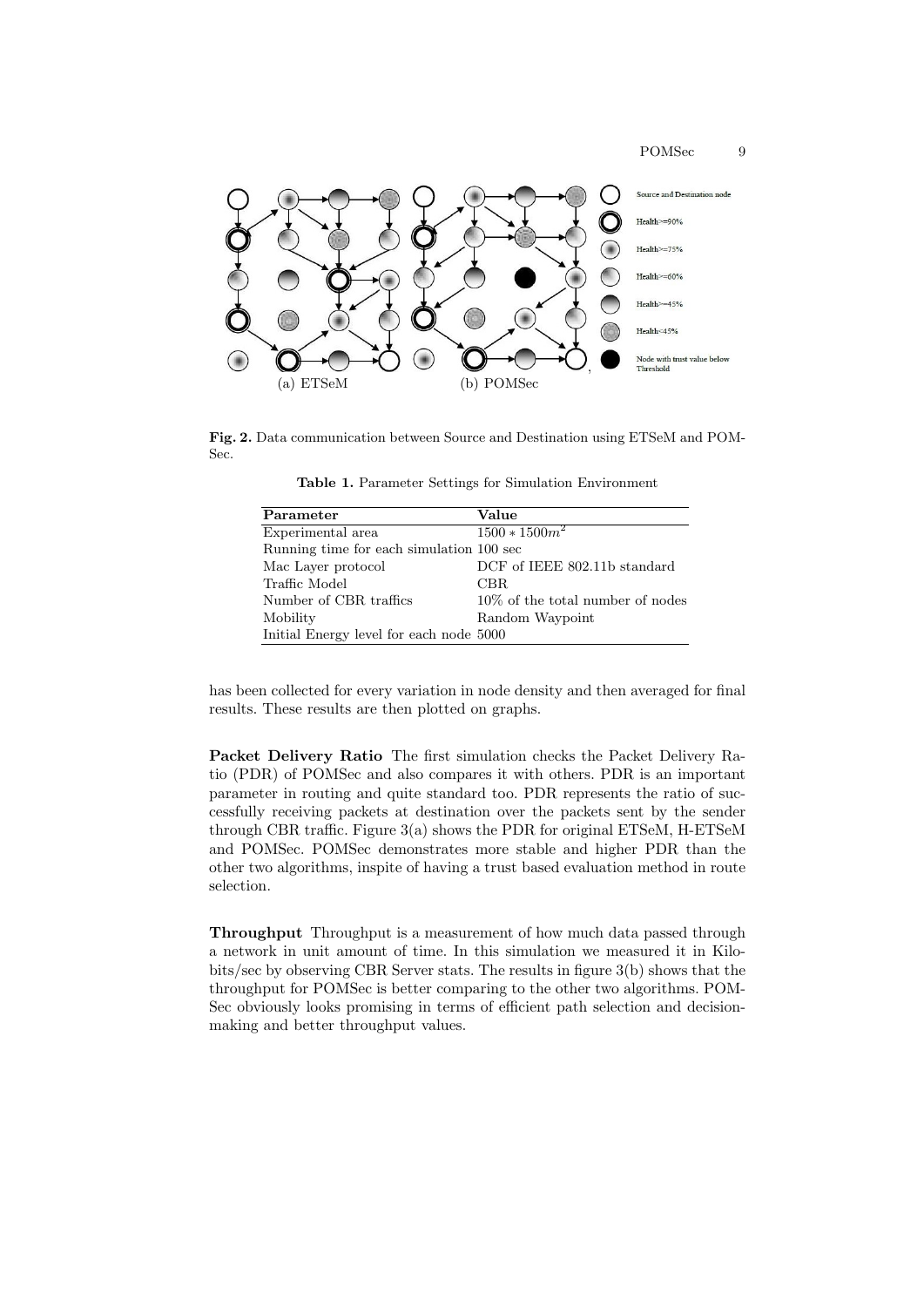

Fig. 3. Comparative data analysis for PDR and throughput of ETSeM, H-ETSeM and POMSec.

End to End Delay It represents the total time required by every CBR packet to reach its destination. Figure 4(a) depicts that POMSec offers much smaller delay than both the algorithms, which in turn proves the effectiveness of our trust model. H-ETSeM brings in more instability with increasing node density as compared to ETSeM. This actually confirms that the overhead for trust value updation increases with higher number of nodes.



Fig. 4. Comparative data analysis for End-to-end delay and Jitter of ETSeM, H-ETSeM and POMSec.

Jitter In networking, the word jitter represents the average of the deviation of a packet against the mean latency of the network [16]. Figure 4(b) shows that the Jitter of H-ETSeM and POMSec are quite identical, and as the degree of nodes increase in the network, it appears to decrease and become stable after sometime.

Energy Depletion rate Energy efficiency is one of the most critical QoS metric for various Wireless environments. The calculations for energy depletion of each node according to their expenses for packet transmission, neighbourhood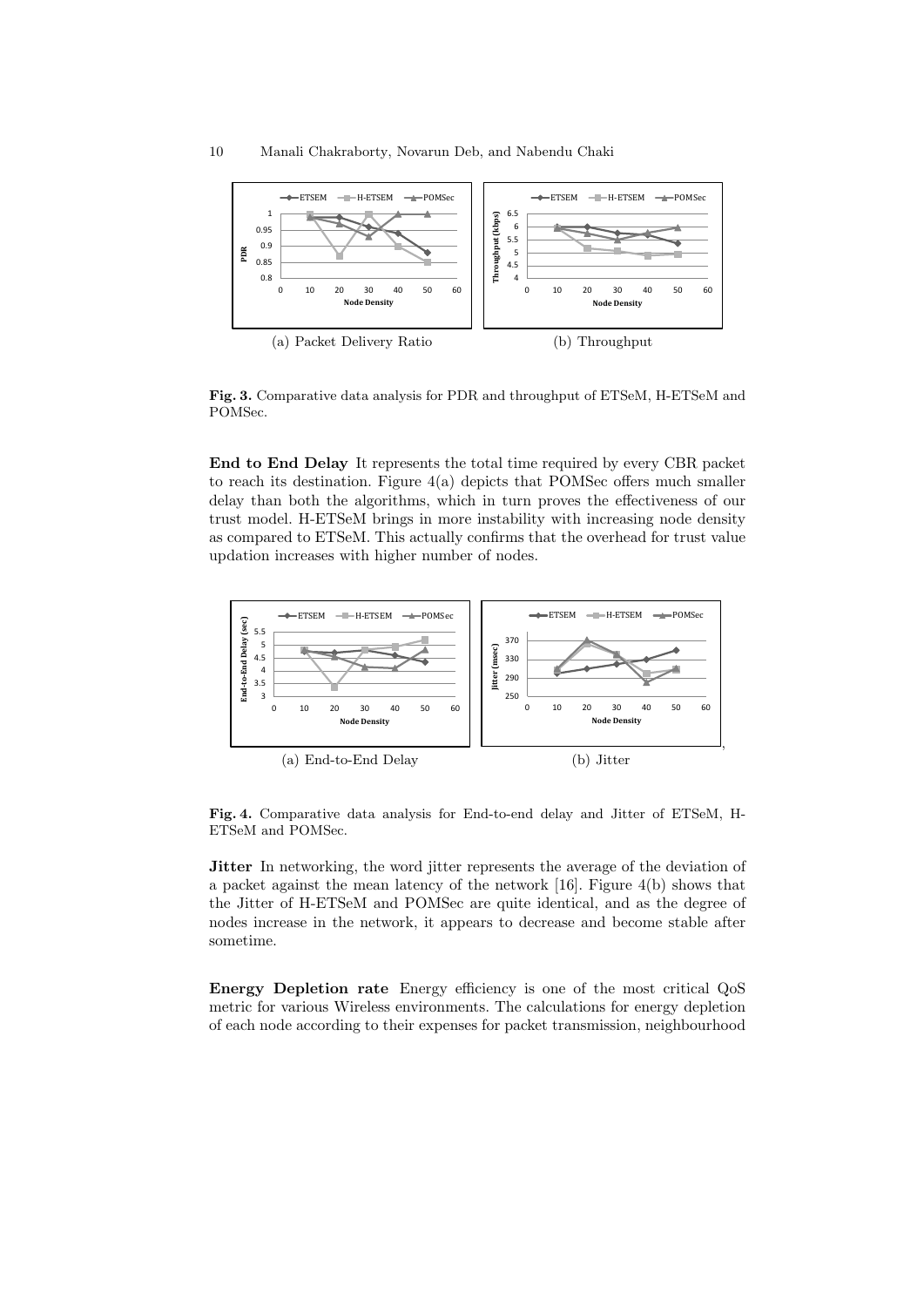discovery, trust evolution and route maintenance, along with the updation rule has been additionally coded in simulation environment. The results in figure 4.2 are very interesting and informative. Inspite of additional trust evaluation overhead POMSec has almost similar trend as ETSeM. This confirms that our trust model is much light weight and it does not add extra burdens in the routing.



Fig. 5. Comparative data analysis for Energy depletion rate of ETSeM, H-ETSeM and POMSec.

# 5 Conclusion

We have done a detailed study of the existing works in multipath routing and opportunistic routing in section 2 of the paper. The survey reflects that many of them perform well in terms of throughput of the network and some of them are also energy efficient. However, none of these routing algorithms incorporate trust as a metric to determine the degree of multipath. Thats why we proposed an algorithm where trust evolution process is integrated with the route establishment process to provide security. Besides, a detailed comparison with other trust based approaches has been simulated in Qualnet and the results confirm that POMSec proves to be an improvement over existing algorithms, as it provides security as well as better throughput, PDA, delay and energy efficiency. POMSec has an unique feature that it distributed the traffic among nodes in such a way that the weaker nodes has lesser burden of routing than the nodes with more resources.

### Acknowledgments

We would like to thank the Centre of Excellence in System Biology and Biomedical Engineering (TEQIP II), University of Calcutta for infrastructural and financial support towards publishing the results of our research work. This work is a part of the Ph.D. work of Manali Chakraborty, a Senior Research Fellow of Council of Scientific & Industrial Research (CSIR), Government of India. We would like to acknowledge CSIR, for providing the support required for carrying out the research work.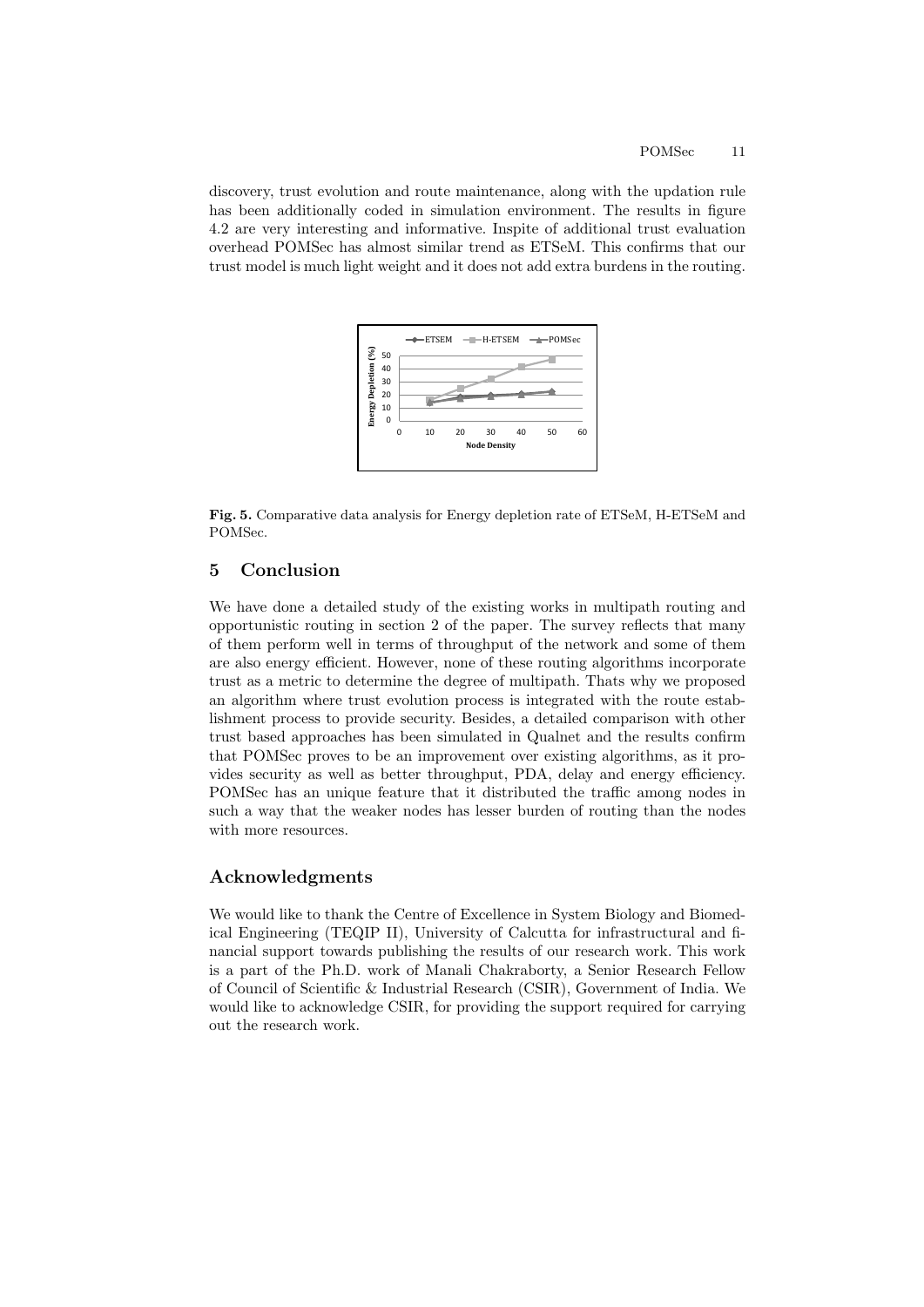12 Manali Chakraborty, Novarun Deb, and Nabendu Chaki

#### References

- 1. Manali Chakraborty, Nabendu Chaki, "ETSeM: A Energy-Aware, Trust-Based, Selective Multi-path Routing Protocol", Computer Information Systems and Industrial Management, LNCS, Volume 7564, 2012, pp 351-360.
- 2. Poly Sen, Nabendu Chaki, Rituparna Chaki, "HIDS: Honesty-Rate Based Collaborative Intrusion Detection System for Mobile Ad-Hoc Networks", Computer Information Systems and Industrial Management, 2008, pp.121-126.
- 3. Novarun Deb, Nabendu Chaki, "TIDS: Trust-Based Intrusion Detection System for Wireless Ad-hoc Networks", Computer Information Systems and Industrial Management Lecture Notes in Computer Science Volume 7564, 2012, pp 80-91.
- 4. Novarun Deb, Manali Chakraborty, Nabendu Chaki, "Honesty and Trust bases IDS solutions", Intrusion Detection in WIreless Ad Hoc Networks, CRC Press, Taylor & Francis Group, Editors: Nabendu Chaki, Rituparna Chaki, pp.111-145, 2014.
- 5. Sung-Won Lee, Ji Yong Choi, Keun Woo Lim, Young-Bae Ko, Byeong-Hee Roh, "A Reliable and Hybrid Multipath Routing Protocol for Multi-Interface Tactical Ad Hoc Networks", The Military Communication Conference, 2010, pp. 1531–1536.
- 6. S. Mueller, R. P. Tsang, D. Ghosal, "Multipath Routing in Mobile Ad Hoc Networks: Issues and Challenges", Calzarossa, M.C., Gelenbe, E. (eds.) MASCOTS 2003. LNCS vol. 2965, 2004, pp. 209–234.
- 7. M. K. Marina and S. R. Das,"Ad hoc On-demand Multipath Distance Vector Routing", Computer Science Department, Stony Brook University, 2003.
- 8. Ganjali Y., Keshavarzian A., "Load Balancing in Ad Hoc Networks: Single-path Routing vs. Multi-path Routing", IEEE International Advance Computing Conference, IACC, 2009, pp. 32–34.
- 9. Ye Ming Lu, Vincent W. S. Wong, "An energy-efficient multipath routing protocol for wireless sensor networks", International Journal of Communication Systems, 2007, pp. 747-766.
- 10. L. Xiong and L. Liu, "Building Trust in Decentralized Peer-to-Peer Electronic Communities", Proc. 5th Int'l Conf. Electronic Commerce Research (ICECR-5), 2002.
- 11. Jie Zhang, Choong Kyo Jeong, Goo Yeon Lee, Hwa Jong Kim, "Cluster-based Multi-path Routing Algorithm for Multi-hop Wireless Network", International Journal of Future Generation Communication and Networking, 2009.
- 12. Agrakhed J., Biradar G.S., Mytri V.D., "Energy efficeient interference aware Multipath Routing protocol in WMSN", India Conference (INDICON), 2011 Annual IEEE , pp.1-4.
- 13. Bashir Yahya, Jalel Ben-Othman, "REER: Robust and Energy Efficient Multipath Routing Protocol for Wireless Sensor Networks", Global Telecommunications Conference, GLOBECOM, 2009, IEEE , pp.1-7.
- 14. Bashir Yahya, Jalel Ben-Othman, "RELAX: An Energy Efficient Multipath Routing Protocol for Wireless Sensor Networks", Proceedings of IEEE International Conference on Communications (ICC), 2010, pp. 1-6.
- 15. Shirshu Varma, Uma Shanker Tiwary, Anshul Jain, Tarun Sharma, "Statistical Energy Efficient Multipath Routing Protocol", International Conference on Information Networking (ICOIN), 2008, pp. 1-5.
- 16. Douglas E. Comer, Computer Networks and Internets, Prentice Hall, 2008, pp. 476.
- 17. Che-Jung Hsu, Huey-Ing Liu, Winston K.G. Seah, "Opportunistic routing A review and the challenges ahead" , Computer Networks, Volume 55, 2011, pp. 3592–3603.